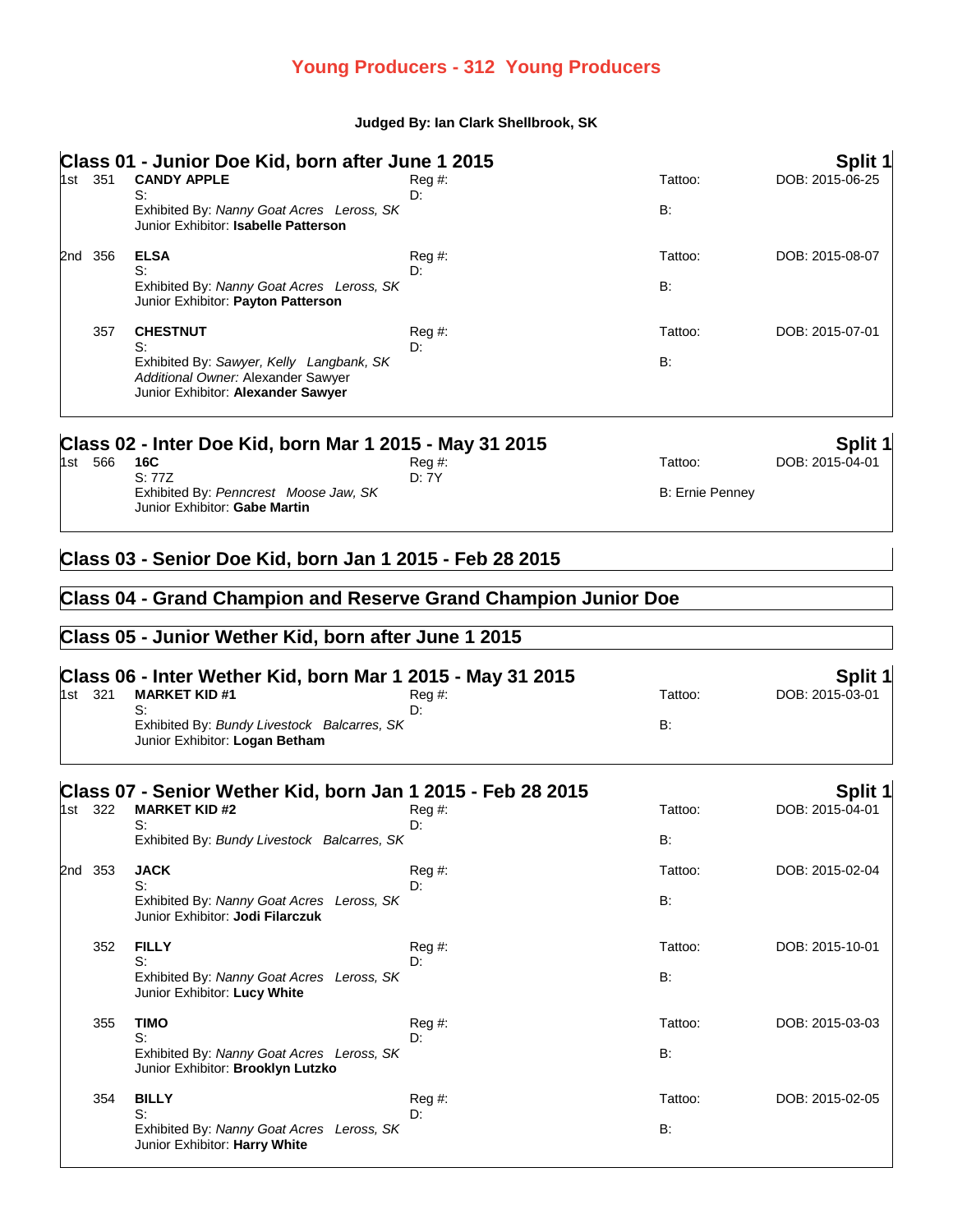| 350     | <b>JOEY</b>                                                                  | $\overline{Reg}$ #:                                                                                                                                                                                 | Tattoo:                                                                                                                                                                                                                                                                                                                                                                                                                                                                                                                                                                                   | DOB: 2015-02-02                                             |
|---------|------------------------------------------------------------------------------|-----------------------------------------------------------------------------------------------------------------------------------------------------------------------------------------------------|-------------------------------------------------------------------------------------------------------------------------------------------------------------------------------------------------------------------------------------------------------------------------------------------------------------------------------------------------------------------------------------------------------------------------------------------------------------------------------------------------------------------------------------------------------------------------------------------|-------------------------------------------------------------|
|         | Junior Exhibitor: Samantha White                                             |                                                                                                                                                                                                     | B:                                                                                                                                                                                                                                                                                                                                                                                                                                                                                                                                                                                        |                                                             |
|         |                                                                              |                                                                                                                                                                                                     |                                                                                                                                                                                                                                                                                                                                                                                                                                                                                                                                                                                           | Split 0                                                     |
| 1st 322 | <b>MARKET KID #2</b>                                                         | Reg #:                                                                                                                                                                                              | Tattoo:                                                                                                                                                                                                                                                                                                                                                                                                                                                                                                                                                                                   | DOB: 2015-04-01                                             |
|         |                                                                              |                                                                                                                                                                                                     | B:                                                                                                                                                                                                                                                                                                                                                                                                                                                                                                                                                                                        |                                                             |
| 2nd 321 | <b>MARKET KID#1</b>                                                          | Reg #:                                                                                                                                                                                              | Tattoo:                                                                                                                                                                                                                                                                                                                                                                                                                                                                                                                                                                                   | DOB: 2015-03-01                                             |
|         | Junior Exhibitor: Logan Betham                                               |                                                                                                                                                                                                     | B:                                                                                                                                                                                                                                                                                                                                                                                                                                                                                                                                                                                        |                                                             |
| 1st 343 | <b>Exhibitor's Herd</b><br>Junior Exhibitor: xdcf                            |                                                                                                                                                                                                     |                                                                                                                                                                                                                                                                                                                                                                                                                                                                                                                                                                                           | Split 1                                                     |
| 1st 346 | <b>Exhibitor's Herd</b><br>Junior Exhibitor: szxcd                           |                                                                                                                                                                                                     |                                                                                                                                                                                                                                                                                                                                                                                                                                                                                                                                                                                           | Split 1                                                     |
| 1st 345 | Produce-Of-Dam<br>Junior Exhibitor: sdf                                      |                                                                                                                                                                                                     |                                                                                                                                                                                                                                                                                                                                                                                                                                                                                                                                                                                           | <b>Split 1</b>                                              |
|         |                                                                              |                                                                                                                                                                                                     |                                                                                                                                                                                                                                                                                                                                                                                                                                                                                                                                                                                           | <b>Split 1</b>                                              |
| 1st 567 | Exhibited By: Penncrest Moose Jaw, SK<br>Junior Exhibitor: Gabe Martin       |                                                                                                                                                                                                     |                                                                                                                                                                                                                                                                                                                                                                                                                                                                                                                                                                                           |                                                             |
|         | Junior Exhibitor: Chelsea Beasley                                            |                                                                                                                                                                                                     |                                                                                                                                                                                                                                                                                                                                                                                                                                                                                                                                                                                           |                                                             |
|         | Junior Exhibitor: Isabelle Patterson                                         |                                                                                                                                                                                                     |                                                                                                                                                                                                                                                                                                                                                                                                                                                                                                                                                                                           |                                                             |
|         | Junior Exhibitor: Jody Filarczuk                                             |                                                                                                                                                                                                     |                                                                                                                                                                                                                                                                                                                                                                                                                                                                                                                                                                                           |                                                             |
| 1st 358 |                                                                              |                                                                                                                                                                                                     |                                                                                                                                                                                                                                                                                                                                                                                                                                                                                                                                                                                           | <b>Split 1</b>                                              |
|         | Junior Exhibitor: Alexander Sawyer                                           |                                                                                                                                                                                                     |                                                                                                                                                                                                                                                                                                                                                                                                                                                                                                                                                                                           |                                                             |
|         |                                                                              |                                                                                                                                                                                                     |                                                                                                                                                                                                                                                                                                                                                                                                                                                                                                                                                                                           | <b>Split 1</b>                                              |
| 1st 349 | Exhibited By: Triple C Farms Sifton, MB<br>Junior Exhibitor: Sydney Flemming |                                                                                                                                                                                                     |                                                                                                                                                                                                                                                                                                                                                                                                                                                                                                                                                                                           |                                                             |
| 2nd 342 | Junior Exhibitor: Logan Betham                                               |                                                                                                                                                                                                     |                                                                                                                                                                                                                                                                                                                                                                                                                                                                                                                                                                                           |                                                             |
|         |                                                                              | S:<br>S:<br>S:<br>Class 09 - Exhibitor's Herd<br><b>Class 10 - Get-Of-Sire</b><br><b>Class 11 - Produce-Of-Dam</b><br><b>Class 12 - Pee Wee Showmanship</b><br><b>Class 13 - Junior Showmanship</b> | D:<br>Exhibited By: Nanny Goat Acres Leross, SK<br>D:<br>Exhibited By: Bundy Livestock Balcarres, SK<br>D:<br>Exhibited By: Bundy Livestock Balcarres, SK<br>Exhibited By: Bundy Livestock Balcarres, SK<br>Exhibited By: Bundy Livestock Balcarres, SK<br>Exhibited By: Bundy Livestock Balcarres, SK<br>Exhibited By: Rockin R Ranch Moose Jaw, SK<br>Exhibited By: Rockin R Ranch Moose Jaw, SK<br>Exhibited By: Rockin R Ranch Moose Jaw, SK<br>Exhibited By: Sawyer, Kelly Langbank, SK<br><b>Class 14 - Intermediate Showmanship</b><br>Exhibited By: Bundy Livestock Balcarres, SK | Class 08 - Grand Champion and Reserve Grand Champion Wether |